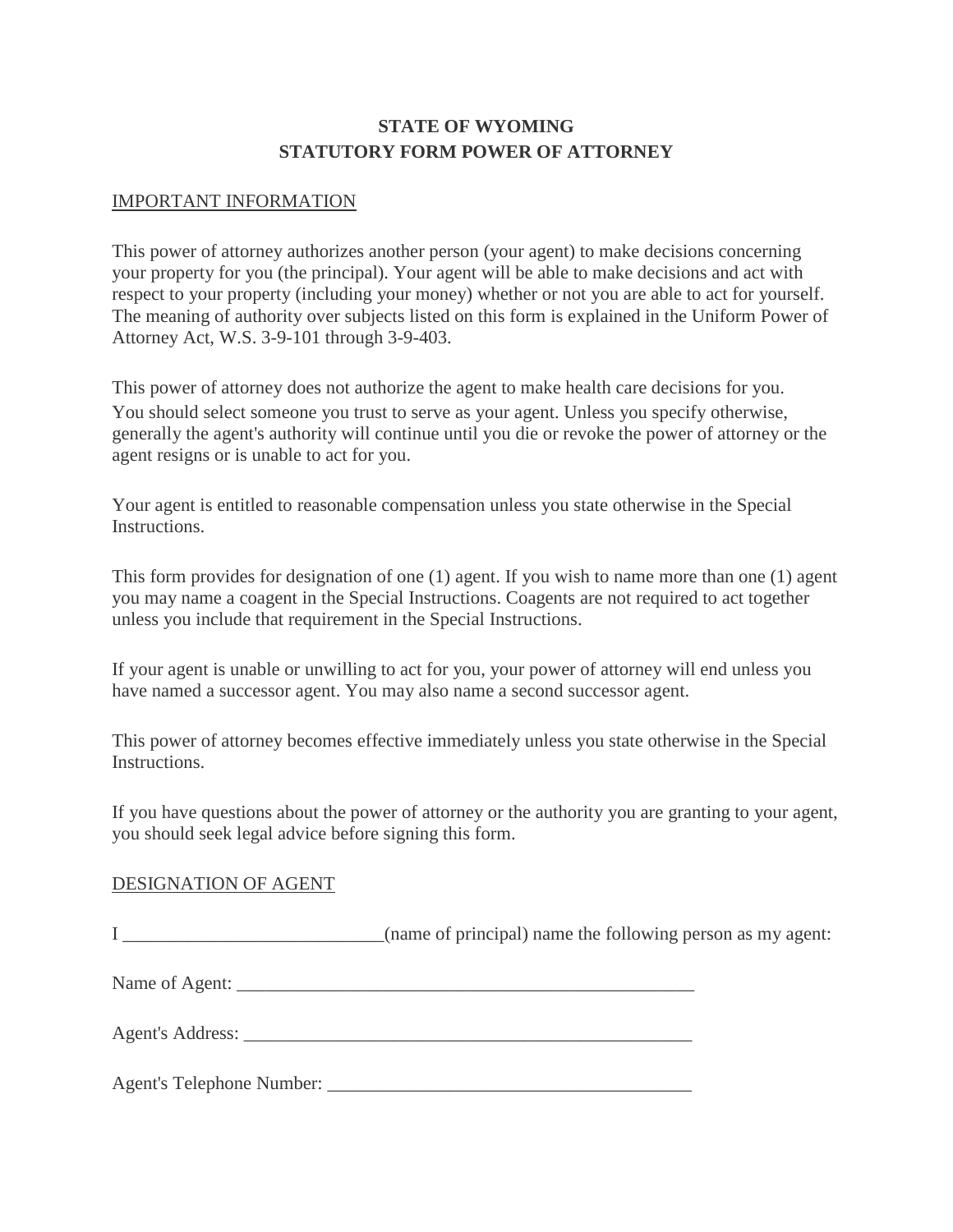### DESIGNATION OF SUCCESSOR AGENT(S) (OPTIONAL)

If my agent is unable or unwilling to act for me, I name as my successor agent:

| Name of Successor Agent: |  |
|--------------------------|--|
|                          |  |

Successor Agent's Address: \_\_\_\_\_\_\_\_\_\_\_\_\_\_\_\_\_\_\_\_\_\_\_\_\_\_\_\_\_\_\_\_\_\_\_\_\_\_\_\_\_\_

Successor Agent's Telephone Number: \_\_\_\_\_\_\_\_\_\_\_\_\_\_\_\_\_\_\_\_\_\_\_\_\_\_\_\_\_\_\_\_\_

If my successor agent is unable or unwilling to act for me, I name as my second successor agent:

Name of Second Successor Agent: \_\_\_\_\_\_\_\_\_\_\_\_\_\_\_\_\_\_\_\_\_\_\_\_\_\_\_\_\_\_\_\_\_\_\_\_\_\_

Second Successor Agent's Address: \_\_\_\_\_\_\_\_\_\_\_\_\_\_\_\_\_\_\_\_\_\_\_\_\_\_\_\_\_\_\_\_\_\_\_\_\_

Second Successor Agent's Telephone Number: \_\_\_\_\_\_\_\_\_\_\_\_\_\_\_\_\_\_\_\_\_\_\_\_\_\_\_\_\_

#### GRANT OF GENERAL AUTHORITY

I grant my agent and any successor agent general authority to act for me with respect to the following subjects as defined in the Uniform Power of Attorney Act, W.S. 3-9-101 through 3-9- 403:

(INITIAL each subject you want to include in the agent's general authority. If you wish to grant general authority over all of the subjects you may initial "All Preceding Subjects" instead of initialing each subject.)

#### (\_\_\_\_\_\_) Real Property

- (\_\_\_\_\_\_) Tangible Personal Property
- (\_\_\_\_\_\_) Stocks and Bonds
- (\_\_\_\_\_\_) Commodities and Options
- (\_\_\_\_\_\_) Banks and Other Financial Institutions
- (\_\_\_\_\_\_) Operation of Entity or Business
- (\_\_\_\_\_\_) Insurance and Annuities
- (\_\_\_\_\_\_) Estates, Trusts and Other Beneficial Interests
- (\_\_\_\_\_\_) Claims and Litigation
- (\_\_\_\_\_\_) Personal and Family Maintenance
- (\_\_\_\_\_\_) Benefits from Governmental Programs or Civil or Military Service
- (\_\_\_\_\_\_) Retirement Plans
- (\_\_\_\_\_\_) Taxes
- (\_\_\_\_\_\_) All Preceding Subjects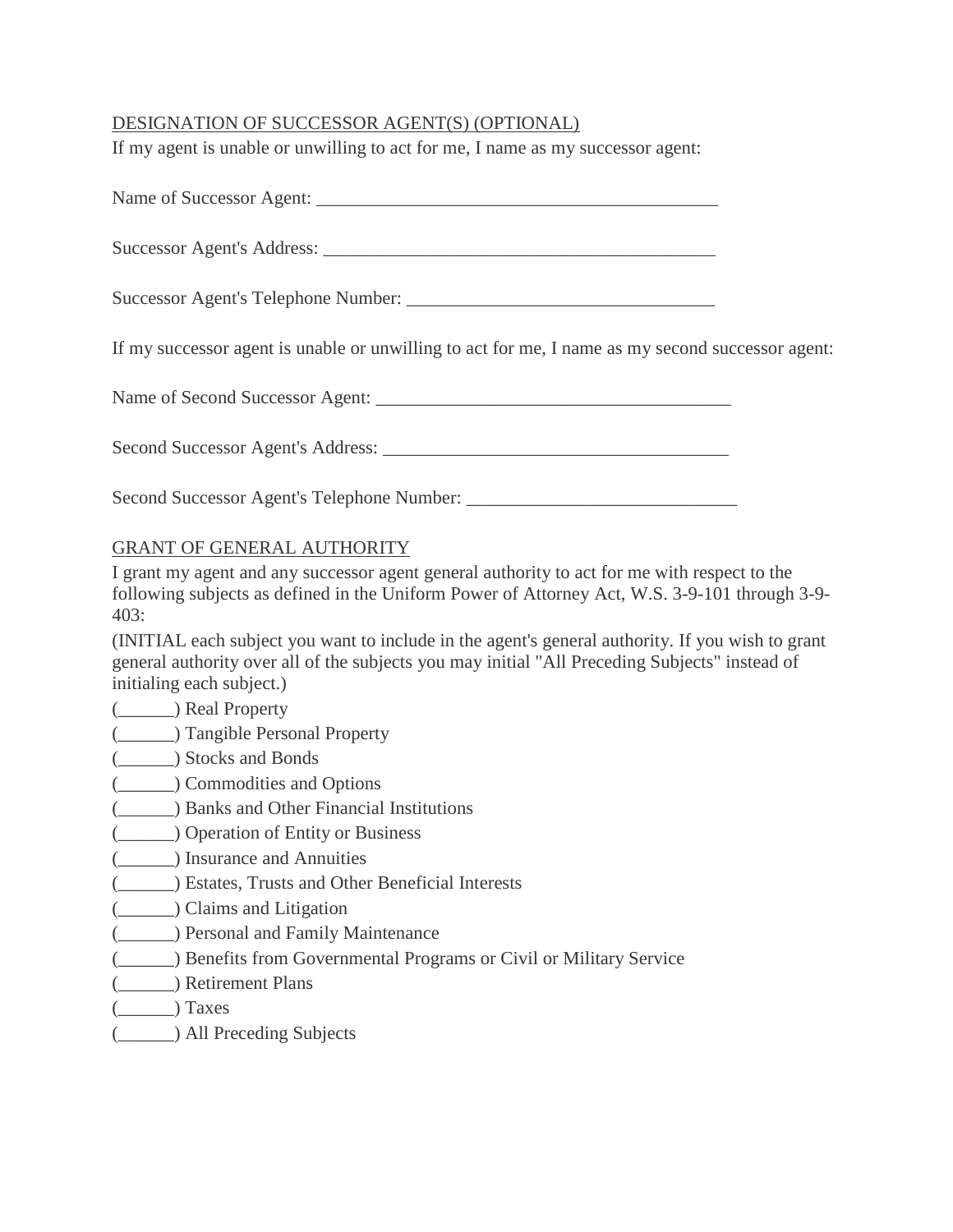### GRANT OF SPECIFIC AUTHORITY (OPTIONAL)

My agent MAY NOT do any of the following specific acts for me UNLESS I have INITIALED the specific authority listed below:

(CAUTION: Granting any of the following will give your agent the authority to take actions that could significantly reduce your property or change how your property is distributed at your death. INITIAL ONLY the specific authority you WANT to give your agent.)

(\_\_\_\_\_\_) Create, amend, revoke or terminate an inter vivos trust

(\_\_\_\_\_\_) Make a gift, subject to the limitations of the Uniform Power of Attorney Act, W.S. 3-9- 217, and any special instructions in this power of attorney

- (\_\_\_\_\_\_) Create or change rights of survivorship
- (\_\_\_\_\_\_) Create or change a beneficiary designation
- (\_\_\_\_\_\_) Authorize another person to exercise the authority granted under this power of attorney
- (\_\_\_\_\_\_) Waive the principal's right to be a beneficiary of a joint and survivor annuity, including a survivor benefit under a retirement plan
- (\_\_\_\_\_\_) Exercise fiduciary powers that the principal has authority to delegate

(\_\_\_\_\_\_) Disclaim or refuse an interest in property, including a power of appointment

## LIMITATION ON AGENT'S AUTHORITY

An agent that is not my ancestor, spouse or descendant MAY NOT use my property to benefit the agent or a person to whom the agent owes an obligation of support unless I have included that authority in the Special Instructions.

\_\_\_\_\_\_\_\_\_\_\_\_\_\_\_\_\_\_\_\_\_\_\_\_\_\_\_\_\_\_\_\_\_\_\_\_\_\_\_\_\_\_\_\_\_\_\_\_\_\_\_\_\_\_\_\_\_\_\_\_\_\_\_\_\_\_\_\_\_\_\_\_\_\_\_\_\_\_\_\_\_\_\_\_\_

\_\_\_\_\_\_\_\_\_\_\_\_\_\_\_\_\_\_\_\_\_\_\_\_\_\_\_\_\_\_\_\_\_\_\_\_\_\_\_\_\_\_\_\_\_\_\_\_\_\_\_\_\_\_\_\_\_\_\_\_\_\_\_\_\_\_\_\_\_\_\_\_\_\_\_\_\_\_\_\_\_\_\_\_\_

\_\_\_\_\_\_\_\_\_\_\_\_\_\_\_\_\_\_\_\_\_\_\_\_\_\_\_\_\_\_\_\_\_\_\_\_\_\_\_\_\_\_\_\_\_\_\_\_\_\_\_\_\_\_\_\_\_\_\_\_\_\_\_\_\_\_\_\_\_\_\_\_\_\_\_\_\_\_

SPECIAL INSTRUCTIONS (OPTIONAL)

You may give special instructions on the following lines:

## EFFECTIVE DATE

This power of attorney is effective immediately unless I have stated otherwise in the Special Instructions.

#### NOMINATION OF CONSERVATOR OR GUARDIAN (OPTIONAL)

If it becomes necessary for a court to appoint a conservator of my estate or guardian of my person, I nominate the following person(s) for appointment:

Name of Nominee for conservator of my estate: \_\_\_\_\_\_\_\_\_\_\_\_\_\_\_\_\_\_\_\_\_\_\_\_\_\_\_\_\_\_\_\_\_\_\_\_\_\_

Nominee's Address: \_\_\_\_\_\_\_\_\_\_\_\_\_\_\_\_\_\_\_\_\_\_\_\_\_\_\_\_\_\_\_\_\_\_\_\_\_\_\_\_\_\_\_\_\_\_\_\_\_\_\_\_\_\_\_\_\_\_\_\_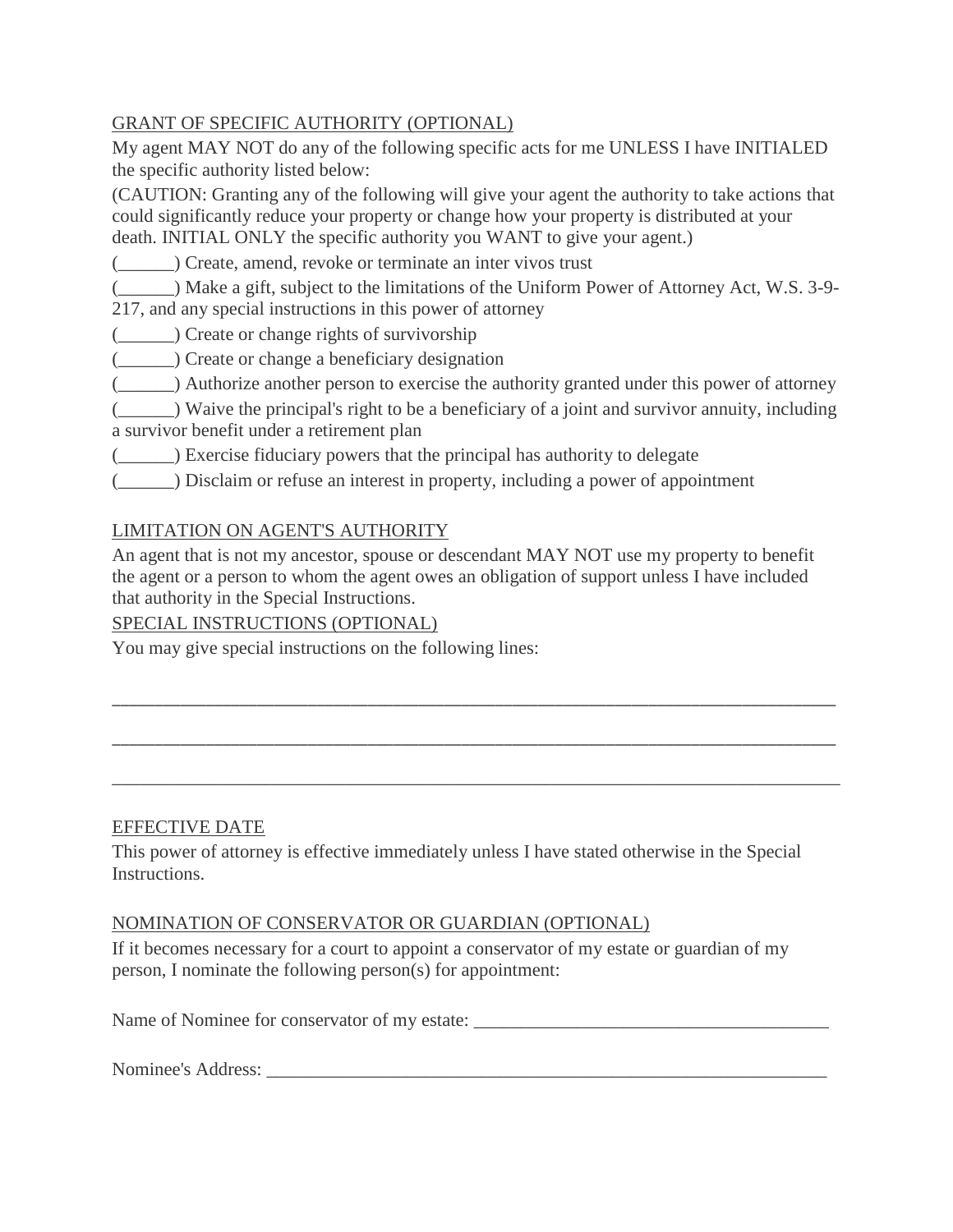| Nominee's Address: Latin Communication Communication Communication Communication Communication Communication Communication Communication Communication Communication Communication Communication Communication Communication C |
|--------------------------------------------------------------------------------------------------------------------------------------------------------------------------------------------------------------------------------|
|                                                                                                                                                                                                                                |
|                                                                                                                                                                                                                                |

### RELIANCE ON THIS POWER OF ATTORNEY

Any person, including my agent, may rely upon the validity of this power of attorney or a copy of it unless that person knows it has terminated or is invalid.

## SIGNATURE AND ACKNOWLEDGMENT

| (Name of Principal). |  |
|----------------------|--|
| (Seal, if any)       |  |
|                      |  |
|                      |  |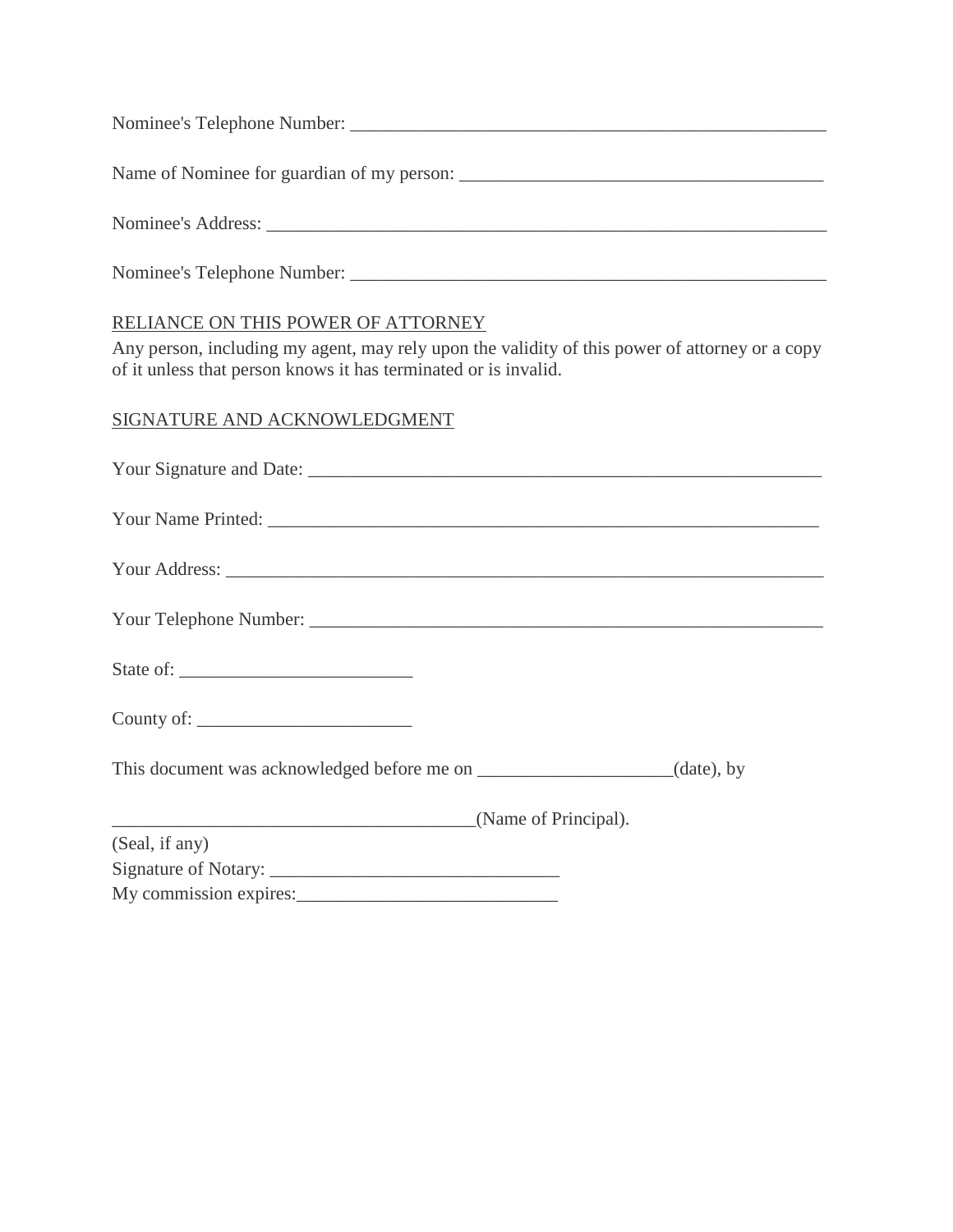## IMPORTANT INFORMATION FOR AGENT

Agent's Duties

When you accept the authority granted under this power of attorney, a special legal relationship is created between you and the principal. This relationship imposes upon you legal duties that continue until you resign or the power of attorney is terminated or revoked. You shall:

(1) Do what you know the principal reasonably expects you to do with the principal's property or, if you do not know the principal's expectations, act in the principal's best interest;

(2) Act in good faith;

(3) Do nothing beyond the authority granted in this power of attorney; and

(4) Disclose your identity as an agent whenever you act for the principal by writing or printing the name of the principal and signing your own name as "agent" in the following manner: (Principal's Name) by (Your Signature) as Agent

Unless the Special Instructions in this power of attorney state otherwise, you shall also:

(1) Act loyally for the principal's benefit;

(2) Avoid conflicts that would impair your ability to act in the principal's best interest;

(3) Act with care, competence and diligence;

(4) Keep a record of all receipts, disbursements and transactions made on behalf of the principal;

(5) Cooperate with any person that has authority to make health care decisions for the principal to do what you know the principal reasonably expects or, if you do not know the principal's expectations, to act in the principal's best interest; and

(6) Attempt to preserve the principal's estate plan if you know the plan and preserving the plan is consistent with the principal's best interest.

## Termination of Agent's Authority

You shall stop acting on behalf of the principal if you learn of any event that terminates this power of attorney or your authority under this power of attorney. Events that terminate a power of attorney or your authority to act under a power of attorney include:

(1) Death of the principal;

(2) The principal's revocation of the power of attorney or your authority;

(3) The occurrence of a termination event stated in the power of attorney;

(4) The purpose of the power of attorney is fully accomplished; or

(5) If you are married to the principal, a legal action is filed with a court to end your marriage or for your legal separation unless the Special Instructions in

this power of attorney state that such action will not terminate your authority.

## Liability of Agent

The meaning of the authority granted to you is defined in the Uniform Power of Attorney Act, W.S. 3-9-101 through 3-9-403. If you violate the Uniform Power of Attorney Act, W.S. 3-9-101 through 3-9-403, or act outside the authority granted, you may be liable for any damages caused by your violation.

If there is anything about this document or your duties that you do not understand, you should seek legal advice.